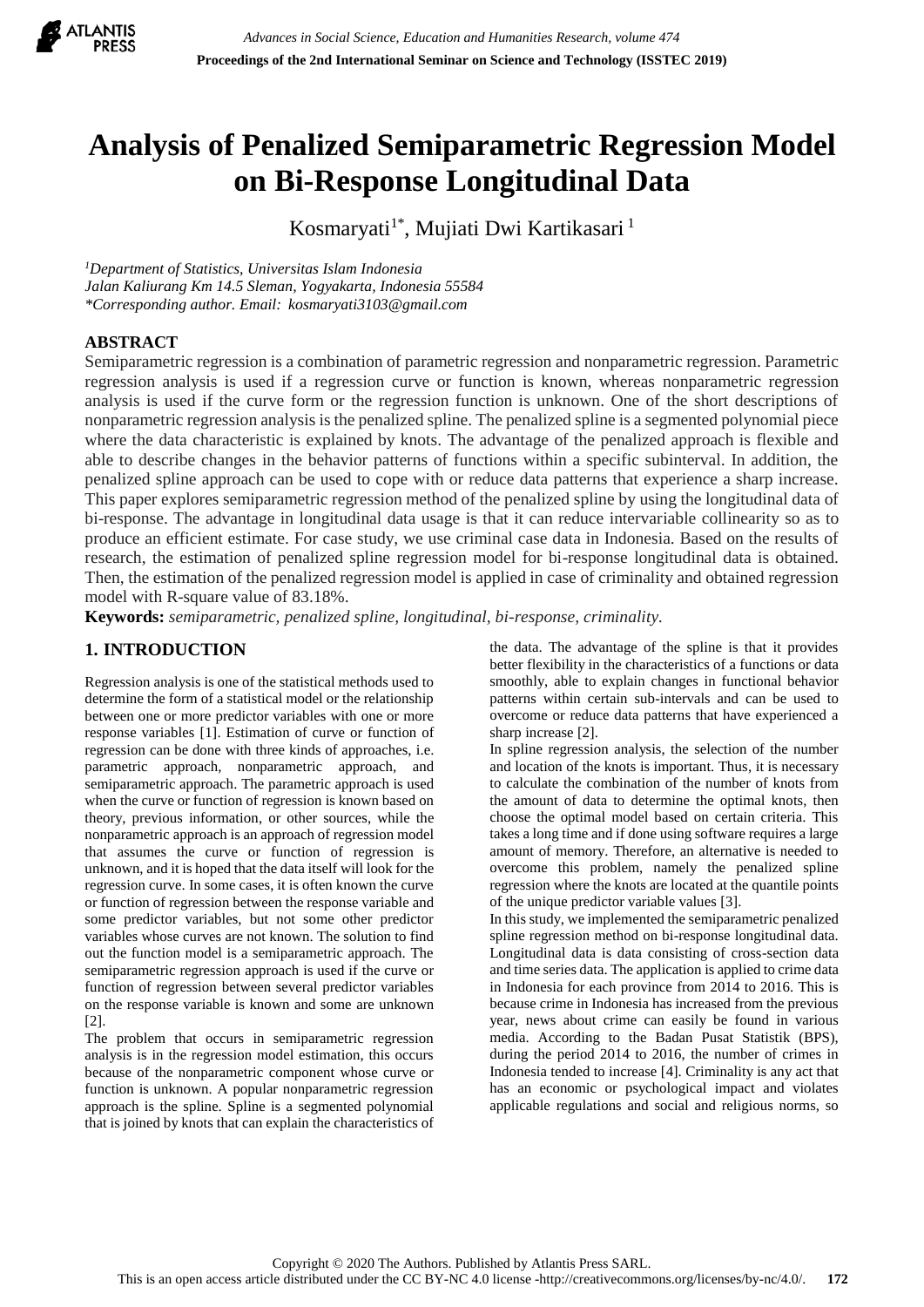that it can be subject to punishment based on the Undang-Undang Hukum Pidana [5].

## **2. Materials and Methods**

## *2.1. Data*

The data used in this study are crime data in Indonesia for each province from 2014 to 2016 obtained from BPS and Kementerian Pendidikan dan Kebudayaan (KEMENDIKBUD). The variables used in this study consisted of two types, i.e. response variables and predictor variables. These variables are presented in Table 1.

| <b>Tabel 1 Research Variables</b> |                                                                             |                                                                                                                        |  |  |
|-----------------------------------|-----------------------------------------------------------------------------|------------------------------------------------------------------------------------------------------------------------|--|--|
| <b>Variable</b>                   | <b>Variable Name</b>                                                        | <b>Definition</b>                                                                                                      |  |  |
| Response                          | Number of Crimes against<br><b>Rights/Property Using Violence</b><br>(KHMK) | It is one way of classifying types of crimes based on the<br>criteria for how crimes are committed, by using violence. |  |  |
|                                   | Number of Crimes against                                                    | It is one way of classifying types of crimes based on the                                                              |  |  |
|                                   | Rights/Property without Using                                               | criteria for how crimes are committed, without using                                                                   |  |  |
|                                   | Violence (KH)                                                               | violence                                                                                                               |  |  |
| Predictor                         | Percentage of Vulnerable Family                                             | This is the percentage of the number of cases of living                                                                |  |  |
|                                   | (PKRB)                                                                      | divorce in each province.                                                                                              |  |  |
|                                   | Minimum Wage by Province                                                    | It is a standard or minimum wage given by a company or an                                                              |  |  |
|                                   | (UMP)                                                                       | industry to its workers.                                                                                               |  |  |
|                                   | Number of Unemployment (JP)                                                 | It is the number of people residing in the province who are                                                            |  |  |
|                                   |                                                                             | unemployed.                                                                                                            |  |  |
|                                   | Number of Dropouts (JPS)                                                    | It is the number of students who did not complete their                                                                |  |  |
|                                   |                                                                             | studies in high school education.                                                                                      |  |  |

#### *2.2. Semiparametric Regression Model*

Semiparametric regression is a regression approach that combines a parametric component with a nonparametric component, where semiparametric regression includes a parametric regression model and a nonparametric regression model [6]. Parametric regression is a statistical method that can describe the pattern of the relationship between the response variable and the predictor variable, where the curve or function of a regression is known. According to Draper and Smith (1992) [7] the form of linear parametric regression can be stated in the following statement,

$$
y_i = \beta_0 + \beta_1 x_{1i} + \beta_2 x_{2i} + \dots + \beta_p x_{pi} + \varepsilon_i, \quad i = 1, 2, \dots, n,
$$
 (1)

where  $y_i$  is the response variable,  $x_{1i}, x_{2i}, \dots, x_{pi}$  is the predictor variable,  $\beta_0$ ,  $\beta_1$ ,  $\beta_2$ ,  $\dots$ ,  $\beta_p$  is the regression parameter, and  $\varepsilon_i$  is a residual with  $\varepsilon \sim \text{HDN}(0, \sigma^2)$ .

In some cases, a different relationship pattern was found between one predictor and another, where the relationship between the response variable and one of the predictor variables was known to be the pattern of the relationship. However, the relationship pattern of the response variable with other predictor variables is unknown. Variables that have a known curve or function of regression or there is previous information are classified into the parametric component. Suppose there is paired data  $x, y, z$  with a model of the relationship between variables  $x_i$ ,  $y_i$ ,  $z_i$ , and it is assumed to follow a semiparametric regression model, then the form of the equation is as follows,

$$
y_i = x_i \beta + f(z_i) + \varepsilon_i, \quad i = 1, 2, \cdots, n,
$$
\n<sup>(2)</sup>

where  $y_i$  is the response variable for the observation *i*,  $x_i$  is a parametric component,  $f(z_i)$  is a nonparametric component, and  $\varepsilon_i$  is the residual value [8].

## *2.3. Semiparametric Regression Model for Bi-Response Longitudinal Data*

In the regression analysis, there are three types of data used, which are cross-section, time series, and longitudinal. Longitudinal data is a combination of cross-section data with time series data, where data obtained from observations of  $n$  subjects who are independent with each subject are observed repeatedly over  $T$  periods of time and between observations in the same subject are correlated [9]. According to Wu and Zhang (2006) [10] using longitudinal data studies can determine individual changes, it takes less subjects because the observations are repeated, and the estimation is more efficient because each observation is made.

In addition to being differentiated based on the use of data, regression models are also differentiated based on the number of responses involved, namely single response, biresponse and multi response regression models. Suppose that the relationship between predictors and bi-response for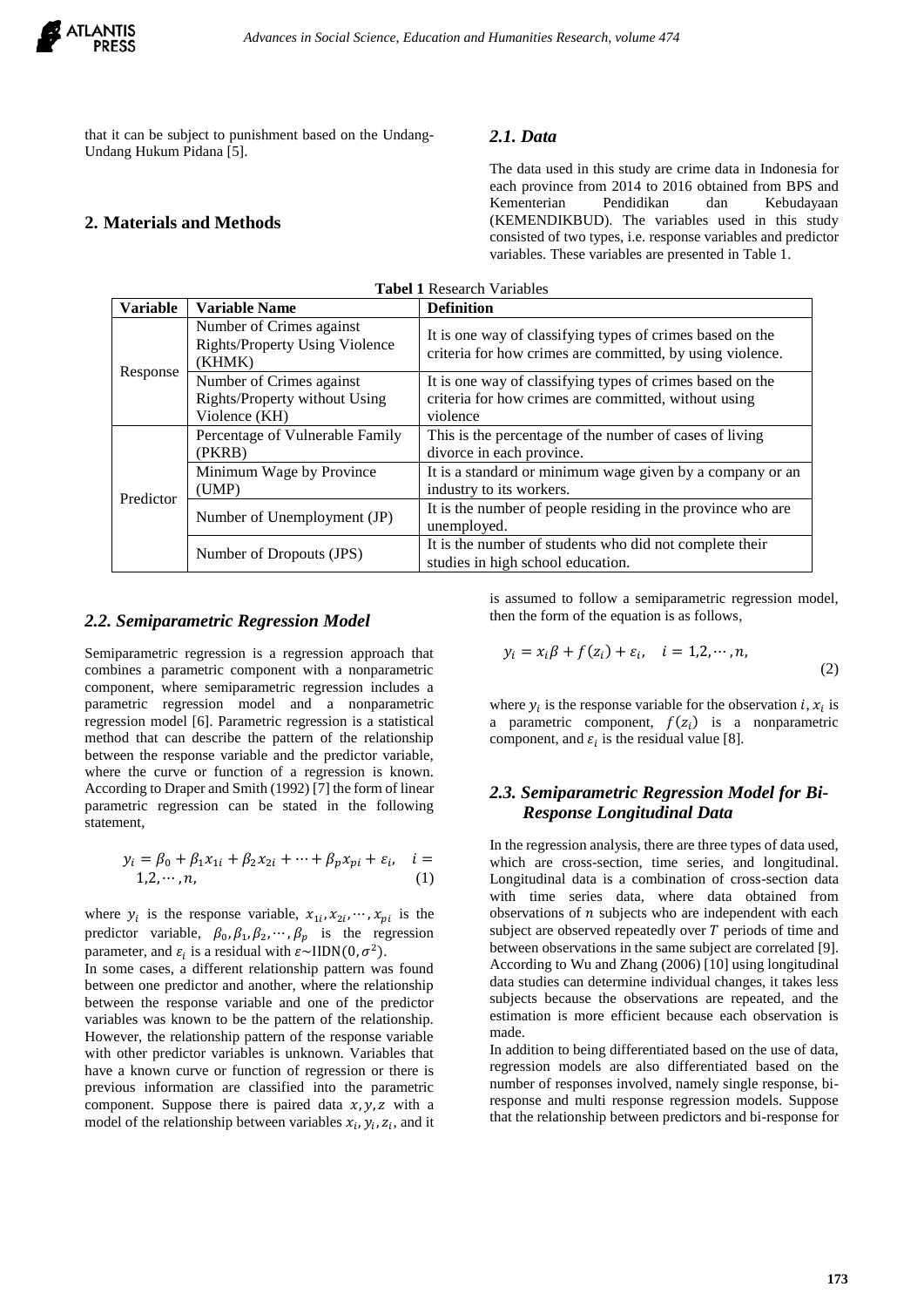

longitudinal  $(y_{rit}, x_{it}, z_{rit})$  data is known following the semiparametric regression model as follows,

$$
y_{rit} = \beta_r(x_{it}) + f_r(z_{it}) + \varepsilon_{rit}, \quad r = 1,2; i = 1,2,\cdots,n; t = 1,2,\cdots,T.
$$
 (3)

#### *2.4. Penalized Spline*

Penalized spline is one estimator smooth and can be used to generate a regression function corresponding to the data. The following is a model with a penalized spline estimator on the bi-response longitudinal data,

$$
y_{it}^{(r)} = \sum_{w=1}^{q} f_w^{(r)}(z_{wit}) + \varepsilon_{it}^{(r)}, \quad r = 1, 2; i = 1, 2, \cdots, n; t = 1, 2, \cdots, T; w = 1, 2, \cdots, q,
$$
\n(4)

where  $f_w^{(r)}$  is the regression function for the predictor w and the response r of unknown curve,  $y_{it}^{(r)}$  is the response variable  $r$  for the observation  $i$  and at the time  $t$ ,  $z_{wit}$  is the predictor variable  $w$  for the observation  $i$  and at the time  $t$ , and  $\varepsilon_{it}^{(r)}$  is a random error with mean 0 and variance  $\sigma^2$ . Hence, Ruppert et.al. (2003) [8] states the penalized estimator function is as follows,

$$
f_w^{(r)}(z_{wit}) = \sum_{h=1}^{d_w + m_w} \beta_{wh} \phi_h(z_{wit}),
$$
\n(5)

where  $\beta_w = (\beta_{w0}, \beta_{w1}, \cdots, \beta_{w(d_w + m_w)})^T$ denotes a parameter vector and  $\phi_h(z_{wit})$  is a function defined as follows,

$$
\phi_h(z_{wit}) =
$$
  

$$
\begin{cases} z_{wit}^h, & 0 \le h \le d_w \\ (z_{wit} - k_{w(h - d_w)})_+^{d_w}, & d_w + 1 \le h \le m_w + 1 \end{cases}
$$
 (6)

where  $d_w$  is the order of the polynomial,  $m_w$  is the number of knots for the predictor  $w$ , and  $h$  is the index of the base function of a positive integer, and

$$
(z_{wit} - k_{w(h - d_w)})_+^{d_w} =
$$
  

$$
\begin{cases} (z_{wit} - k_{w(h - d_w)})_+^{d_w}, & z \ge k_{w(h - d_w)} \\ 0, & z \le k_{w(h - d_w)} \end{cases}
$$
 (7)

## **3. RESULTS AND DISCUSSION**

Crime modeling for each province in Indonesia from 2014 to 2016 is performed using the semiparametric penalized spline regression method. Semiparametric regression is a regression model that contains a parametric component and a nonparametric component. The determination of the parametric and nonparametric components is done using a scatterplot. The scatterplot will provide information about the pattern of the regression curve that will be used in modeling. The results of the scatterplot for the response variable for each predictor variable are presented in Figure 1.



Figure 1 illustrates the pattern of the relationship between the response variable and JPS predictor variable. The relationship pattern that is formed between KHMK and JPS and between KH and JPS formed a positive linear relationship. This can be seen from the general plot movement, which shows that the higher the number of cases of school dropouts, the more rights/property crimes that use violence and without violence tend to increase.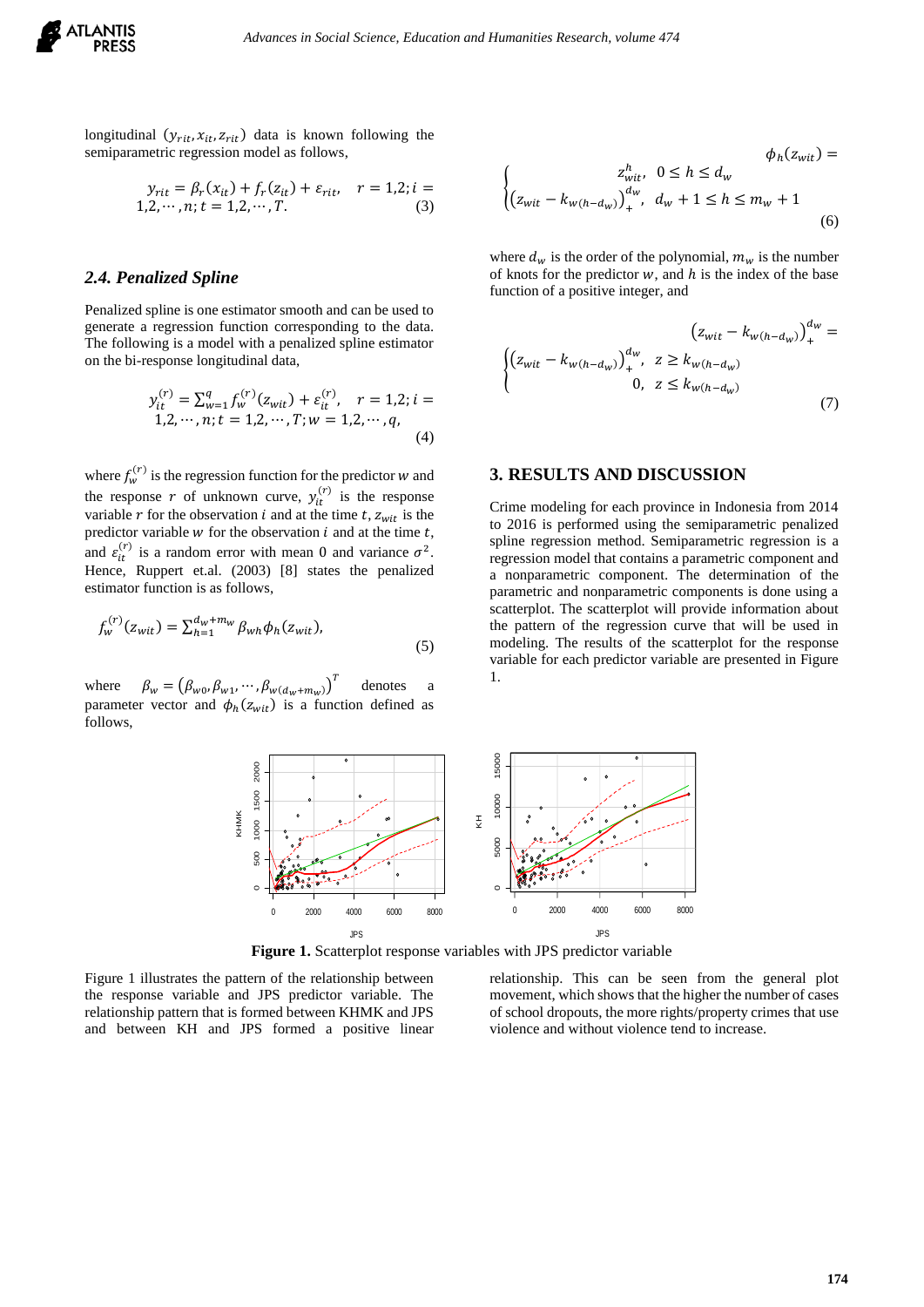

**Figure 2.** Scatterplot response variables with UMP predictor variable

Figure 2 illustrates the pattern of the relationship between the response variable and UMP predictor variable. The relationship pattern that is formed between KHMK and UMP and between KH and UMP tended not to follow a certain pattern. The visible pattern of relationships also

tends to fluctuate in certain sub-intervals. From the results of the scatterplot, the relationship between KHMK and UMP and between KH and UMP will be approached with a nonparametric approach.



**Figure 3.** Scatterplot response variables with JP predictor variable

Figure 3 illustrates the pattern of the relationship between the response variable and JP predictor variable. The relationship pattern that is formed between KHMK and JP or between KH and JP tends to experience changes in behavior or fluctuates at several intervals. It can be seen that the data pattern at the interval before 500 tends to increase, but at the interval 500 tends to decrease, and at interval 1000 tends to increase. Therefore, it can be approached with a nonparametric approach.



**Figure 4.** Scatterplot response variables with PKRB predictor variable

Figure 4 illustrates the pattern of the relationship between the response variable and PKRB predictor variable. The relationship pattern that is formed between KHMK and PKRB and between KH and PKRB tended not to follow a certain pattern. The visible pattern of relationships also tends to fluctuate in certain sub-intervals. From the results of the scatterplot, the relationship between KHMK and

PKRB variables and between KH and PKRB variables will be approached with a nonparametric approach. The variable which is approximated by the parametric approach is symbolized by  $x$  and the variable which is

approximated by the nonparametric approach is symbolized by z. A complete list of information about each predictor variable can be seen in Table 2.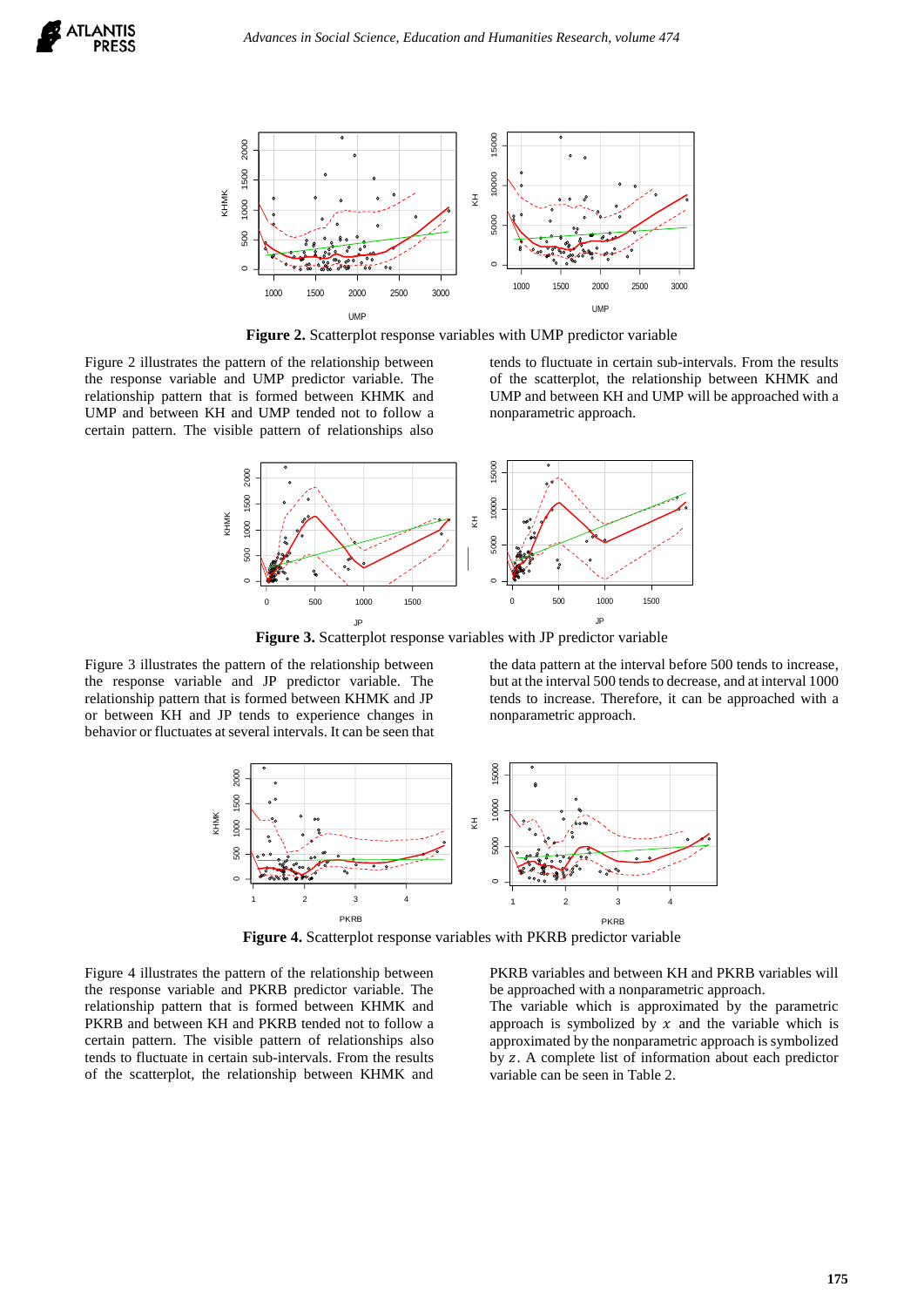**Table 2.** Results of Determining Parametric and Nonparametric Components

| <b>Variable</b> | <b>Approaches</b> | Variable symbols |
|-----------------|-------------------|------------------|
| <b>IP</b>       | Parametric        |                  |
| <b>PKRR</b>     | Nonparametric     |                  |
| JPS             |                   | $Z_2$            |
| MP              |                   |                  |

After obtaining information from each predictor variable as shown in Table 2, then we estimate the semiparametric penalized spline regression model for bi-response longitudinal data. The model applied to crime data in Indonesia from 2014 to 2016 for the first response is

 $\hat{y}^{(1)} = (-2.0813 \times 10^{-15}) - 650.5573 + 0.1602x_1 + 0.5044z_1 - 0.8317 \times 10^{-4}(z_1 - 1670)_{+} + 0.1992z_2 0.0009(z_2 - 44.46)_{+} - 0.0024(z_2 - 63.16)_{+} - 0.0041(z_2 - 79.87)_{+} - 0.0110(z_2 - 126.93)_{+} 1.0219(z_2 - 192.47)_+ - 0.0274(z_2 - 423.35)_+ - 69.2968z_3 + 0.5953 \times 10^{-4}(z_3 - 1.74)_+.$ 

Based on the equation result, the interpretation of each variable is as follows

- 1. The relationship between JPS and KHMK with the assumption that the other variables are constant is that each increase in the JPS case by one unit will increase the KHMK case by 0.1182 unit.
- 2. The deduction function for the first nonparametric predictor, UMP, is expressed as

$$
f^{(1)}(z_1) = 0.5044z_1 - 0.8317 \times 10^{-4} (z_1 - 1670)_+
$$

$$
f^{(1)}(z_1) = \begin{cases} 0.5044z_1, & z_1 < 1670 \\ 0.1389 + 0.5043z_1, & z_1 \ge 1670. \end{cases}
$$

Based on the model equation, if provinces in Indonesia with UMP less than 1670 thousand increase by one unit, it will increase KHMK case by 0.5044 unit. Meanwhile, if provinces in Indonesia with UMP more than 1670 thousand increase by one unit, KHMK case will increase by 0.3760 unit.

3. The deduction function for the second nonparametric predictor, JP, is expressed as

$$
f^{(1)}(z_2) = 0.1992z_2 - 0.0009(z_2 - 44.46)_{+} - 0.0024(z_2 - 63.16)_{+} - 0.0041(z_2 - 79.87)_{+} - 0.0110(z_2 - 126.93)_{+} - 0.0219(z_2 - 192.47)_{+} - 0.0274(z_2 - 423.35)
$$

$$
f^{(1)}(z_2) = \begin{cases} 0.1992z_2, & 0 \leq z_2 < 44.46 \\ 0.0400 + 0.1902z_2, & 44.46 \leq z_2 < 63. \\ 0.1916 + 0.1878z_2, & 63.16 \leq z_2 < 79. \\ 0.5191 + 0.1837z_2, & 79.87 \leq z_2 < 126. \\ 1.9153 + 0.1727z_2, & 126.93 \leq z_2 < 192. \\ 6.1304 + 0.1508z_2, & 192.47 \leq z_2 < 423. \\ 17.7302 + 0.1234z_2, & z_2 \geq 423. \end{cases}
$$

Based on the model equation, if provinces in Indonesia with JP less than 44.46 thousand increase by one unit, it will increase KHMK case by 0.1992 unit. If the province with JP between the values of 44.46 thousand to 63.16 thousand increases by one unit, then KHMK case will increase by 0.102 unit. If the province with JP is between 63.16 thousand and 79.87 thousand per unit, then KHMK case will increase by 0.1878 unit. If the province with JP between 79.87 thousand and 126.93 thousand increased by one unit, KHMK case will increase by 0.1837 unit. If the province with JP between the values of 126.93 to 192.47 thousand increases by one unit, then KHMK case will increase by 0.1727 unit. If the province JP between the values of 192.47 thousand to 423.35 thousand increased by one unit, KHMK case will increase by 0.1508 unit. In addition, if a province with JP is more than 423.35 thousand by one unit, KHMK case will increase by 0.1234 unit.

- ,  $44.46 \le z_2 < 63.16$ ,  $63.16 \le z_2 < 79.87$ ,  $79.87 \le z_2 < 126.93$  $, \qquad 126.93 \leq z_2 < 192.47$  $, \qquad 192.47 \leq z_2 < 423.35$ ,  $z_2 \ge 423.35$ .
	- 4. The deduction function for the third nonparametric predictor, PKRB, is expressed as

$$
f^{(1)}(z_3) = -69.2968z_3 + 0.5953
$$
  
\n
$$
\times 10^{-4} (z_3 - 1.74)_+
$$
  
\n
$$
f^{(1)}(z_3) = \begin{cases} -69.2968z_3, & z_3 < 1.74 \\ -0.0001 - 69.2967z_3, & z_3 \ge 1.74. \end{cases}
$$

Based on the model equation, if provinces in Indonesia with PKRB less than 1.74 percent increase by one unit, it will reduce the cases of KHMK by 69.2968 unit. Meanwhile, if provinces in Indonesia with PKRB more than 1.74 percent increased by one unit, then KHMK case will decrease by 69.2967 unit.

The result of the semiparametric penalized spline regression model obtained for the second response in crime data can be written as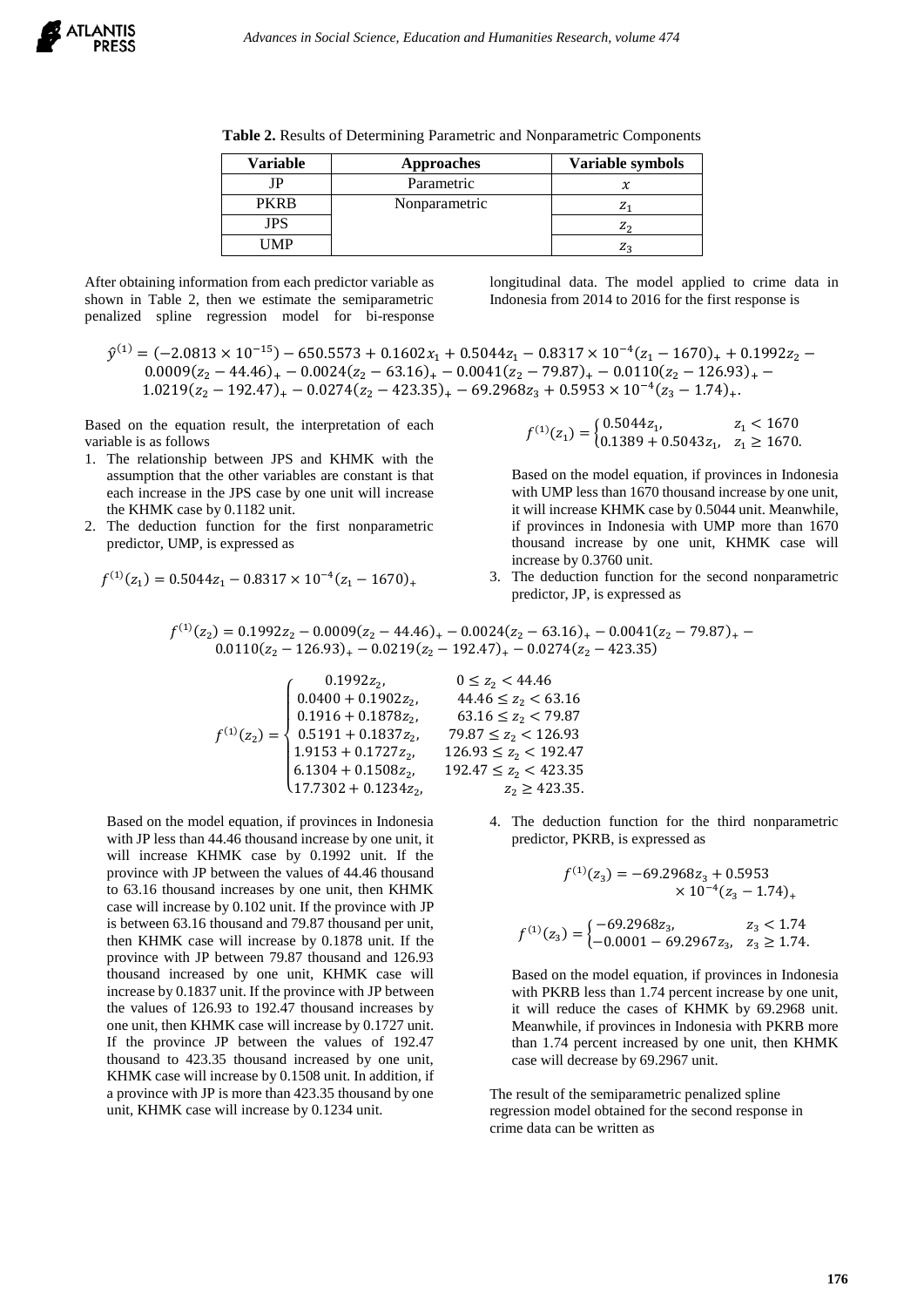

 $\hat{y}^{(2)} = (-1.7856 \times 10^{-12}) - 3528.518 + 1.3368x_1 + 1.9312z_1 + 0.0158(z_1 - 1670)_+ + 25.4053z_2$  $0.1871z_2^2 + 0.0123(z_2 - 44.46)_+^2 + 0.0730(z_2 - 63.16)_+^2 + 0.1439(z_2 - 79.87)_+^2 +$  $0.2048(z_2 - 126.93)_+^2 - 0.3480(z_2 - 192.47)_+^2 + 0.1081(z_2 - 423.35)_+^2 + 128.4694z_3 +$  $0.2334 \times 10^{-4} (z_3 - 1.74)_{+}.$ 

Based on the equation result, the interpretation of each variable is as follow

- 1. The relationship between JPS and KH with the assumption that the other variables are constant is that every JPS case increase by one unit will increase the case of KH by 1.3368 unit.
- 2. The deduction function for the first nonparametric predictor, UMP, is expressed as

$$
f^{(2)}(z_1) = 1.9312z_1 + 0.0158(z_1 - 1670)_+
$$

$$
f^{(2)}(z_1) = \begin{cases} 1.9312z_1, & z_1 < 1670 \\ -26.3860 + 1.9470z_1, & z_1 \ge 1670. \end{cases}
$$

Based on the model equation, if provinces in Indonesia with UMP less than 1670 thousand increase by one unit, it will increase KH case by 1.9312 unit. Meanwhile, if provinces in Indonesia with UMP more than 1670 thousand increase by one unit, then KH case will increase by 1.9470 unit.

3. The deduction function for the second nonparametric predictor, JP, is expressed as

$$
f^{(2)}(z_2) = 25.4053z_2 - 0.1871z_2^2 + 0.0123(z_2 - 44.46)^2 + 0.0730(z_2 - 63.16)^2 + 0.1439(z_2 - 79.87)^2 + 0.2048(z_2 - 126.93)^2 + 0.3480(z_2 - 192.47)^2 + 0.1081(z_2 - 423.35)^2 + 0.1081(z_2 - 423.35)^2
$$

$$
f^{(2)}(z_2) = \left\{ \begin{array}{ll} 25.4053 z_2 - 0.1871 z_2^2, & 0 \leq z_2 < 44.46 \\ 24.3116 z_2 - 0.1748 z_2^2 + 24.3133, & 44.46 \leq z_2 < 63.16 \\ 15.0902 z_2 - 0.10181 z_2^2 + 315.5238, & 63.16 \leq z_2 < 79.87 \\ -7.8964 z_2 + 0.0421 z_2^2 + 1233.4931, & 79.87 \leq z_2 < 126.93 \\ -59.8869 z_2 + 0.2469 z_2^2 + 4533.0720, & 126.93 \leq z_2 < 192.47 \\ 74.0722 z_2 - 0.1011 z_2^2 - 8358.4840, & 192.47 \leq z_2 < 423.35 \\ -17.4561 z_2 + 0.0070 z_2^2 + 11015.7625, & z_2 \geq 423.35. \end{array} \right.
$$

Based on the model equation, it is known that if JP of a province in Indonesia is between 44.46 thousand to less than 79.87 thousand increases by one unit, it will increase KH case. Meanwhile, if JP of a province in Indonesia is between 79.87 and less than 192.47 increasing, then there will be fewer cases of KH. If JP of a province in Indonesia between 192.47 thousand and less than 423.35 thousand increases by one unit, it will increase KH case. If JP of a province in Indonesia between 192.47 thousand and less than 423.35 thousand increases by one unit, it will increase KH case. Meanwhile, if JP of a province in Indonesia is more than 423.35 thousand, an increase of one unit will reduce the KH case.

4. The deduction function for the third nonparametric predictor, PKRB, is expressed as

$$
f^{(2)}(z_3) = 128.46948z_3 + 0.2334
$$
  
× 10<sup>-4</sup>(z<sub>3</sub> - 1.74)<sub>+</sub>

$$
f^{(2)}(z_3) = \begin{cases} 128.4694z_3, & z_3 < 1.74 \\ -0.0004 + 128.4694z_3, & z_3 \ge 1.74. \end{cases}
$$

Based on the model equation, if provinces in Indonesia with PKRB less than 1.74 percent increase by one unit, it will increase the KH case by 128.4694 unit. Meanwhile, if provinces in Indonesia with PKRB more than 1.74 percent increase by one unit, KH cases will increase by 128.4694 unit.

After obtaining the best penalized spline semiparametric regression model with  $R^2$  value of 0.8318, it means that the KHMK and KH variables can be explained by the JPS, JP, UMP, and PKRB variables by 83.18%, the remaining 16.82% explained other variables outside the model. The original data estimation curve with the predictive data is described in Figure 5.